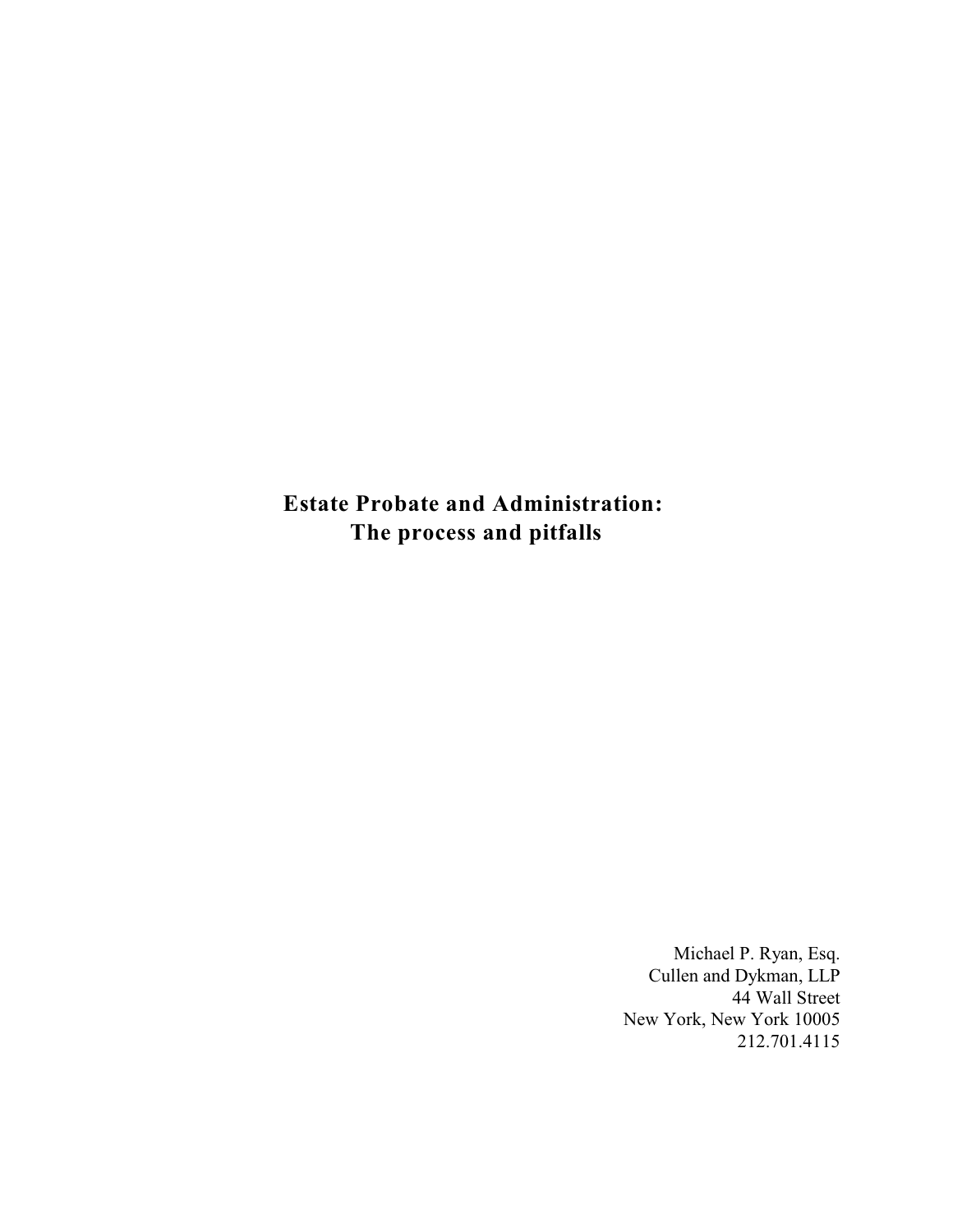| I.  | <b>Obtain Essential Information</b>   | $\mathbf 1$                                                   |                |
|-----|---------------------------------------|---------------------------------------------------------------|----------------|
|     | A.                                    | <b>Understand Terminology</b>                                 | 1              |
|     | <b>B.</b>                             | Meet with Potential Clients                                   | $\overline{2}$ |
|     | $C_{\cdot}$                           | Locate and Evaluate the Will                                  | $\overline{2}$ |
|     | D.                                    | Secure the Decedent's Property                                | $\overline{4}$ |
|     | Ε.                                    | <b>Preliminary Letters Testamentary</b>                       | 5              |
|     | $F_{\cdot}$                           | <b>Small Estate Administration (Voluntary Administration)</b> | 6              |
|     |                                       |                                                               |                |
| Π.  | <b>Probate Petition</b>               | 8                                                             |                |
|     | A.                                    | Venue of Probate                                              | 8              |
|     | <b>B.</b>                             | <b>Uniform Probate Forms</b>                                  | 8              |
|     | $C_{\cdot}$                           | <b>Probate Petition</b>                                       | 8              |
|     | D.                                    | <b>Citation and Waivers</b>                                   | 10             |
|     | E.                                    | Notice of Probate                                             | 11             |
|     | $F_{\cdot}$                           | Other Documents Filed by Petition (if applicable)             | 11             |
|     | G.                                    | <b>Interested Parties</b>                                     | 13             |
|     | H.                                    | Overview of the Probate Process                               | 14             |
|     | I.                                    | Appearance                                                    | 15             |
|     | J.                                    | Types of Letters Sought                                       | 15             |
|     | K.                                    | <b>Special Situations</b>                                     | 16             |
|     | L.                                    | <b>Ancillary Probate</b>                                      | 17             |
|     |                                       |                                                               |                |
| Ш.  | Petition for Intestate Administration |                                                               | 18             |
|     | A.                                    | Intestacy                                                     | 18             |
|     | <b>B.</b>                             | <b>Uniform Administration Forms</b>                           | 18             |
|     | $\mathcal{C}$ .                       | Petition for Administration                                   | 18             |
|     | D.                                    | Overview of the Administration Process                        | 19             |
|     | Ε.                                    | Letters of Administration                                     | 20             |
| IV. | <b>Avoiding Probate Contests</b>      |                                                               | 21             |
|     | A.                                    | Recognize potential of a Will contest                         | 21             |
|     | <b>B.</b>                             | Common objections to a Will                                   | 21             |
|     | C.                                    | At the client meeting prior to execution of the Will          | 21             |
|     | D.                                    | At the execution of the Will                                  | 21             |
|     | E.                                    | After the execution of the Will                               | 22             |
|     | $F_{\cdot}$                           | Time records: a trap for the unwary                           | 22             |
|     | G.                                    | Beware of emails                                              | 22             |
|     | H.                                    | Consider a revocable trust.                                   | 23             |
|     | I.                                    | Problems with videotaping a Will execution                    | 23             |
|     | J.                                    | Other considerations                                          | 23             |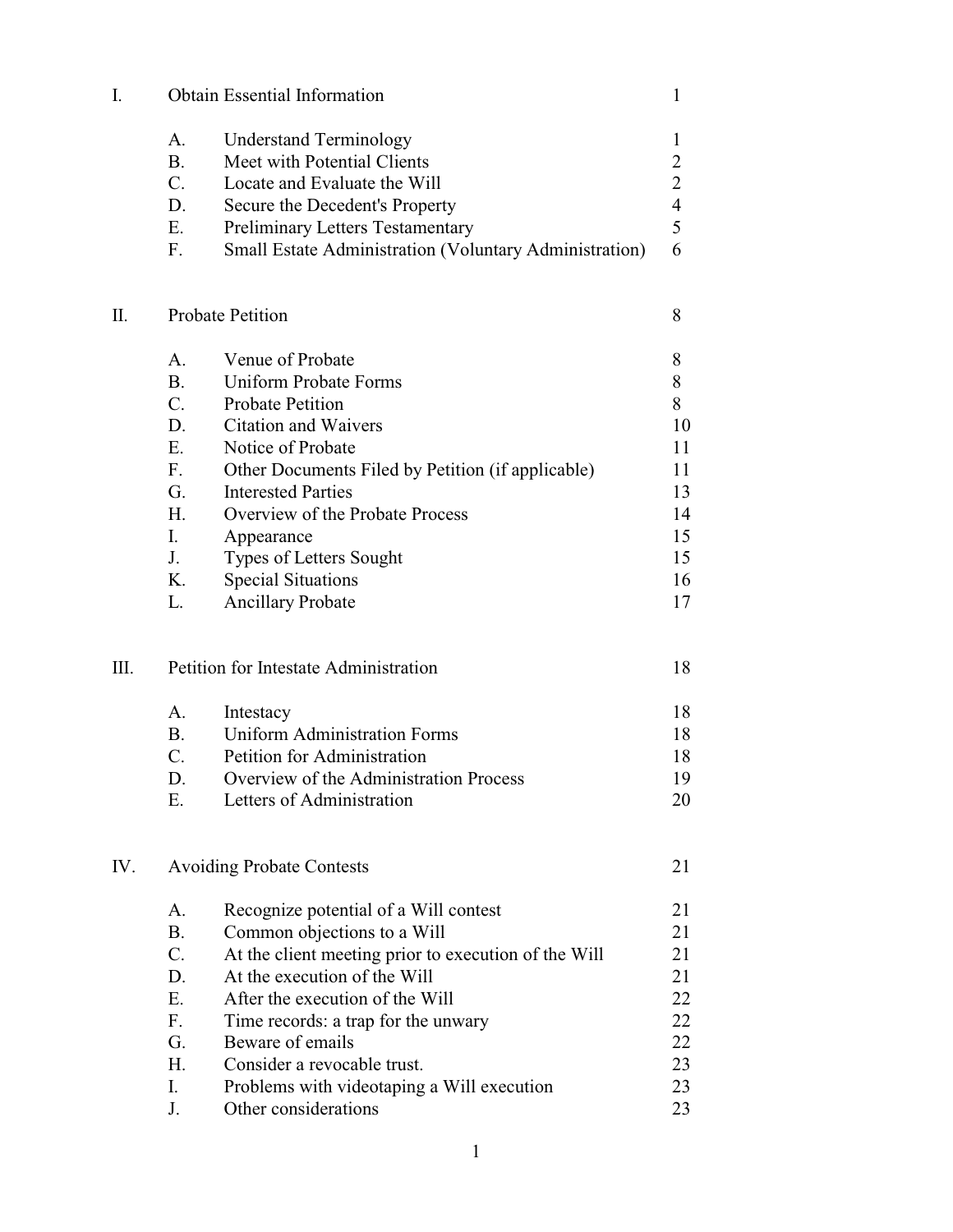#### **I. Obtain Essential Information**

### A. Understand Terminology

1. Laws and other rules governing the estates are contained primarily in:

- a. Estates Powers and Trusts Law ("EPTL")
- b. Surrogate's Court Procedure Act ("SCPA")
- c. Uniform Rules of the Surrogate's Courts (Part 207) ("Uniform Rules")

2. Probate Estate: assets owned by a decedent (in his or her own name) who died with a validly executed Will.

a. Not included in probate estate, but may be includible for estate tax purposes:

i. Certain property owned by contract (i.e., IRAs, qualified plans, life insurance, Totten trusts).

ii. Certain property passing by operation of law (i.e., joint tenancies, tenancies by the entirety).

3. Intestate Estate: assets owned by a decedent (in his or her own name) who died without a validly executed Will. Distributees: persons who inherit from an intestate estate pursuant to the "state-created Will" under the laws of intestacy.

Identity of usual distributees (EPTL §4-1.1)

 $(A)$  If survived by a spouse and "issue" (children or descendants of deceased children). \$50,000 plus one-half to the spouse, remainder to issue.

(B) If no surviving spouse but issue survives, all to issue.

(C) If no survivmg spouse or issue survives, all to parents (or survivor of them).

(D) If no surviving spouse, issue nor parents, all to the issue of the parents.

4. Will: document that disposes of all property owned by the author of the Will (the "testator"), which is revocable during his or her lifetime.

a. Codicil: a document that amends a Will, read together with the Will, as one Will. Codicils are problematic, since they must be submitted with the Will they amend, which causes potential for challenges.

b. Requirements for a valid Will (see EPTL §3-2.1):

- Signed at the end by the testator (or by another person at his or her direction)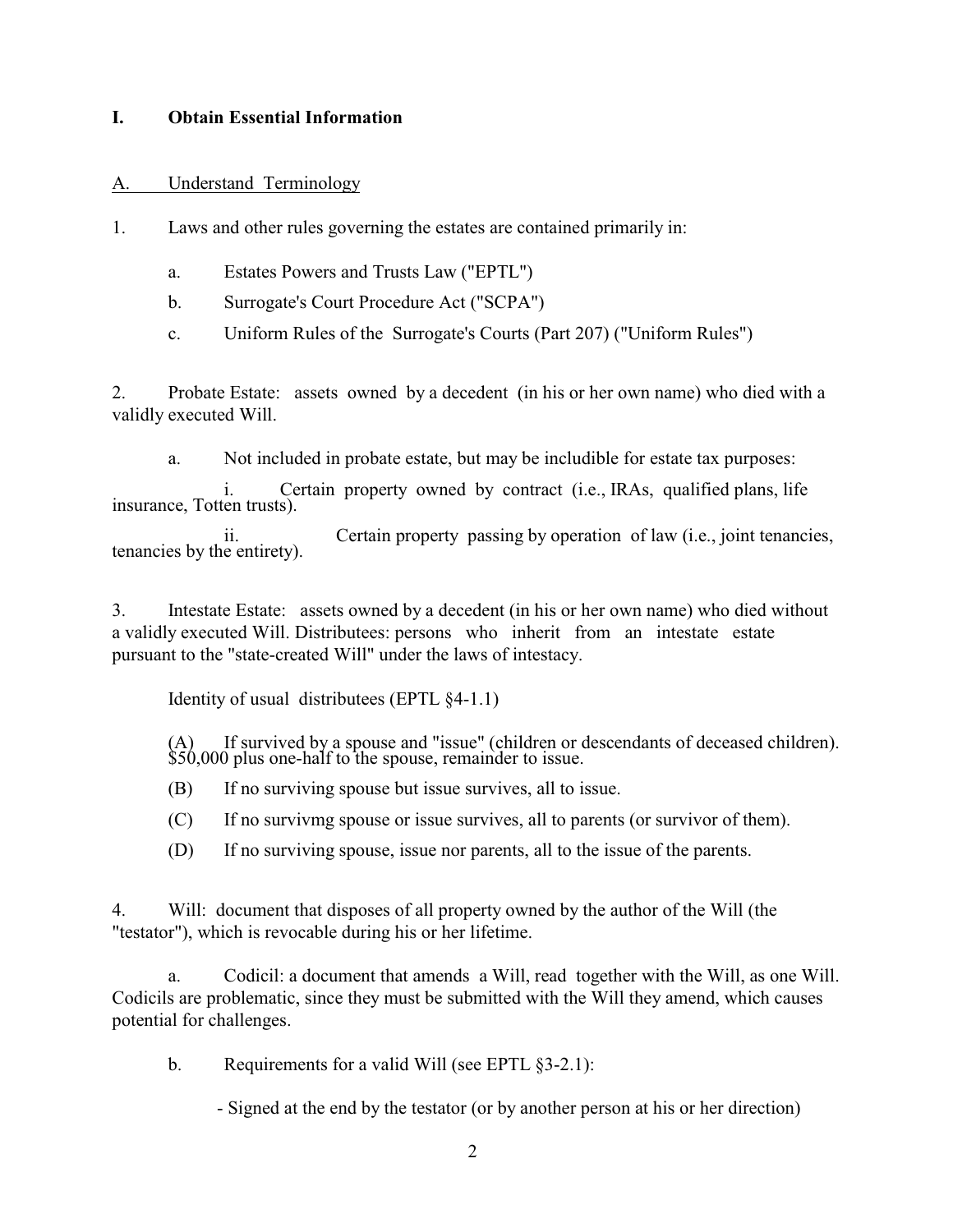- Declared by the testator in the presence of the witnesses to be his or her Will.

- Attested to by the witnesses, signing their names and addresses at the end, within 30 days of each other.

c. A Will is usually typed, but can be handwritten (as long as it is executed and attested in accordance with EPTL §3-2.1). "Holographic" Wills (handwritten, but not executed and attested in accordance with EPTL §3-2.1) and "nuncupative" Wills (orally made by testator before two attesting witnesses) are only permitted in certain limited circumstances, such as by those in the armed forces or a mariner at sea. See EPTL §3-2.2.

## B. Meet with Potential Clients

1. Who is the client?

a. The attorney for the "estate" should be viewed as the attorney for the fiduciary, and not for the estate beneficiaries or the estate in general.

2. An engagement letter should be prepared to advise the fiduciary of the attorney's rates, billing practices, conflicts, and the scope of the representation.

3. Practical tip: When obtaining information from the person seeking appointment as fiduciary, obtain a clean copy of his or her drivers' license, as this will be necessary to file with a financial institution to open an estate account.

# C. Locate and Evaluate the Will

1. Locating the Will

a. A diligent search to find the decedent's Will is required.

b. Attorneys who prepare Wills should give the testator a photocopy or "conformed copy" (noting all signatures and any changes made to the Will during execution) at or after the execution thereof, which will state where the original is held.

- Usually, the attorney-draftsperson holds the original Will in his or her firm's vault.

c. Original Wills may also be filed with the Surrogate's Court of the county of the testator's domicile at the time of execution. See SCPA §2507. While such filing is not in the normal course, the attorney must confirm that no Will is on deposit in the Surrogate's Court of the county of the decedent's domicile at death.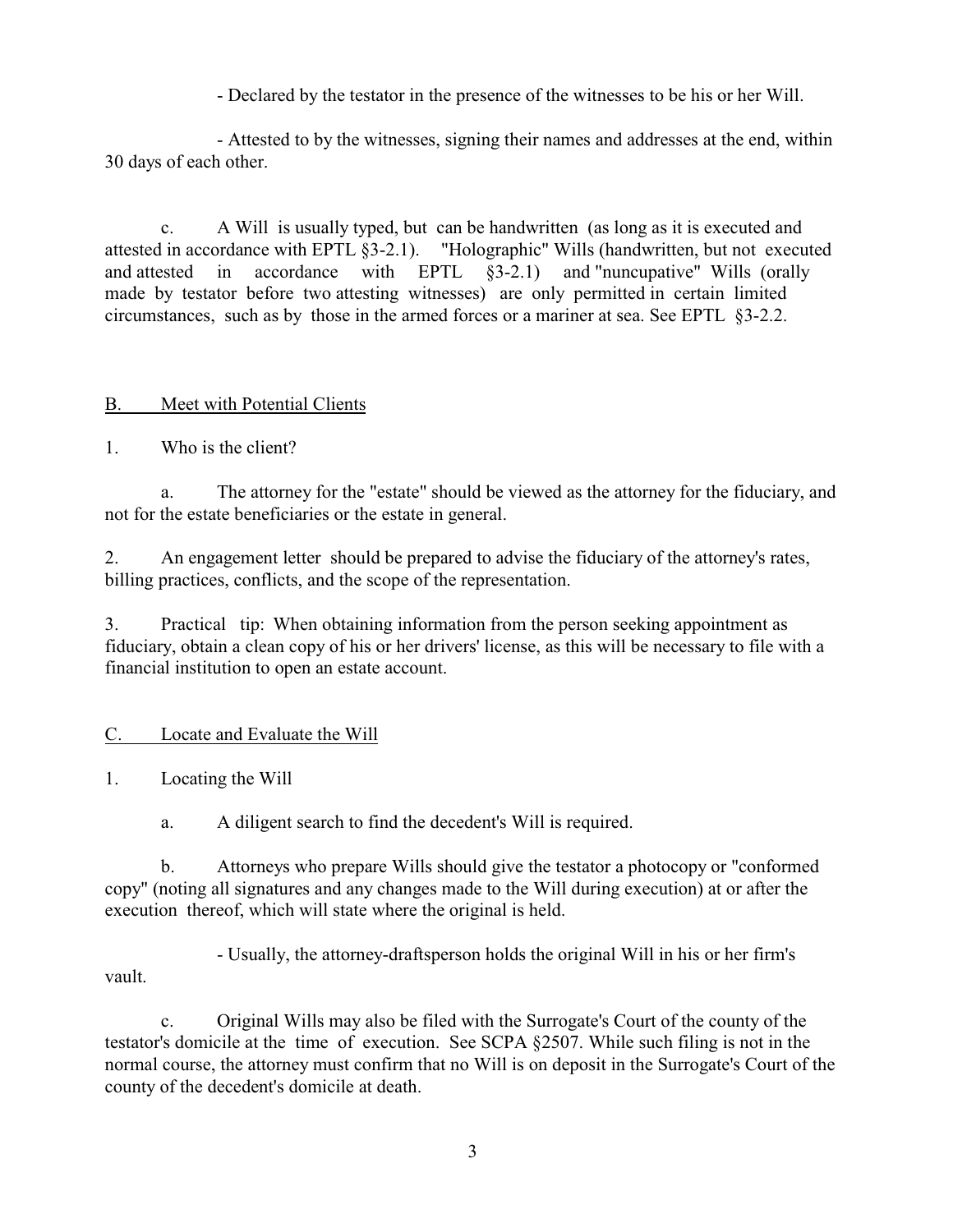NB: beneficiaries or fiduciaries named in any Will on deposit in the Surrogate's Court of the county of the decedent's domicile at death are necessary parties to the probate proceeding. See SCPA §1403(d).

## d. Proceeding to Compel Production of Will

- If any party who may petition for probate of a Will has reasonable grounds to believe that any person has knowledge of the whereabouts or destruction of a Will, such party can petition the Surrogate's Court for an order directing such person to produce such Will or other writings within such person's control and be subject to examination. See SCPA §140I.

- If an attorney abandons his or her practice (by death or otherwise, the Appellate Division may appoint an "inventory attorney" to take custody and inventory the files of such attorney and take such action to protect the interests of the clients of such attorney. See 22 NYCRR §603.13G) (151 Dept.); 22 NYCRR §691.lO(k) (2nd Dept.). This is intended to protect client privilege, while allowing such client's papers to be returned to him or her (or the legal representatives of such person), including any original Will.

e. Lost Wills. If the testator was in possession of the original Will, and at his or her death the original Will cannot be found, New York law presumes the testator revoked the Will. A copy of a Will can be admitted to probate subject to a special proceeding under SCPA §1407, if:

it is established that the Will has not been revoked (but the presumption of revocation must be overcome if the original Will was in the testator's possession at death)

execution of the Will is proven in the manner required for probate of an existing Will; and

all provisions of the Will are clearly and distinctly proved by at least two credible witnesses, or by a copy or a draft of the Will prove to be true and complete.

### D. Secure the Decedent's Property

### 1. Residence

a. The nominated executor must take steps to secure the residence, which may include changing the locks, ensuring continued function of the alarm system, etc. Important to guard against "gifts rigor mortis" (a/k/a "race to the residence" "gifts"), since the primary duty of the executor is to protect the assets of the estate. The attorney for the nominated executor should be cognizant of the fact that the fiduciary's liability may extend to a period of time before the issuance of preliminary letters. (See, Matter of Yarm, 119 A.D.2d 754, 501 N.Y.S.2d 163.)

b. If the decedent died alone in his or her rental residence in New York City, the police department will seal such residence. The nominated executor will need to petition the court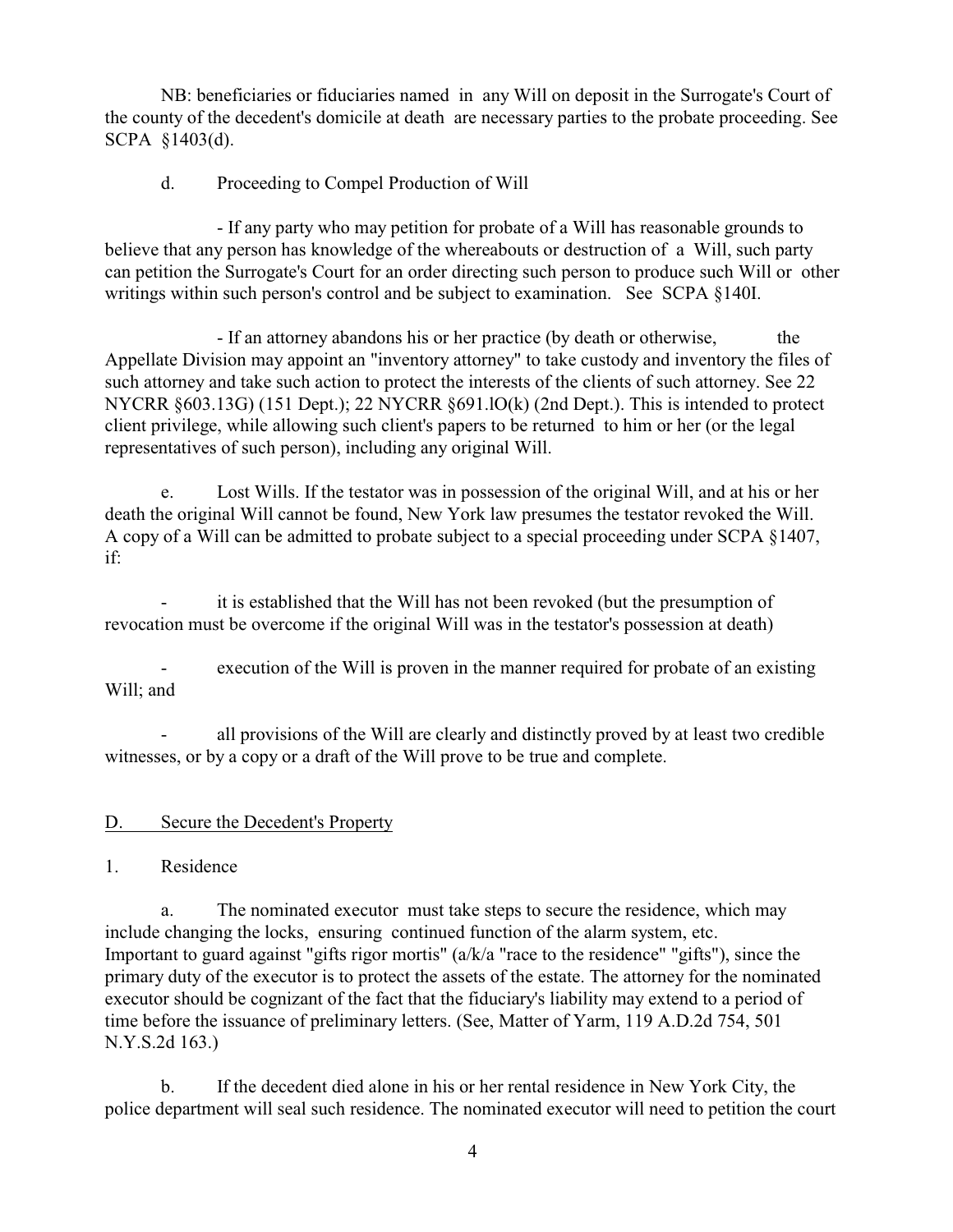to gain access to the sealed residence. See SCPA §2003(1). The police report or property voucher may be used as proof of death, if a death certificate is not available.

2. Safe Deposit Boxes

a. Obtaining information about contents. The surviving joint lessee or person with registered access to the safe deposit box as of the death of the decedent may access the safe deposit box, even after the death of the decedent, to get and copy burial information - but no documents or other property can be removed. See SCPA §2003(2). Otherwise, a court order is required. See SCPA §2003(1).

3. Locate probate assets

a. Request post office to deliver decedent's mail to attorney.

b. Contact decedent's employer (or most recent employer) and review recent pay stubs.

c. Contact decedent's union or other business organization.

d. Review decedent's income tax returns for the prior 3 years for passive income items.

e. Review decedent's checking account (at least the prior year) to check for receipt of income and/or payment of expenses for property.

f. Notify Social Security Administration of death.

g. Check for unclaimed funds (NYS Office of the State Comptroller -www.osc.state.ny.us).

# E. Preliminary Letters Testamentary

1. An executor can usually be appointed within a matter of weeks from filing. If an executor is needed sooner, the executor nominated in the Will can obtain "preliminary letters testamentary," after filing the probate petition, death certificate and Will. See EXHIBIT C.

2. The preliminary executor will have all powers and authority of an executor, except for the power to pay legacies or distributive shares. See SCPA §1412.

a. Exception: The preliminary executor can only dispose of specifically bequeathed or devised property with the written consent of the beneficiary or by order of the Court. See SCPA  $§1412(3)(a)$ .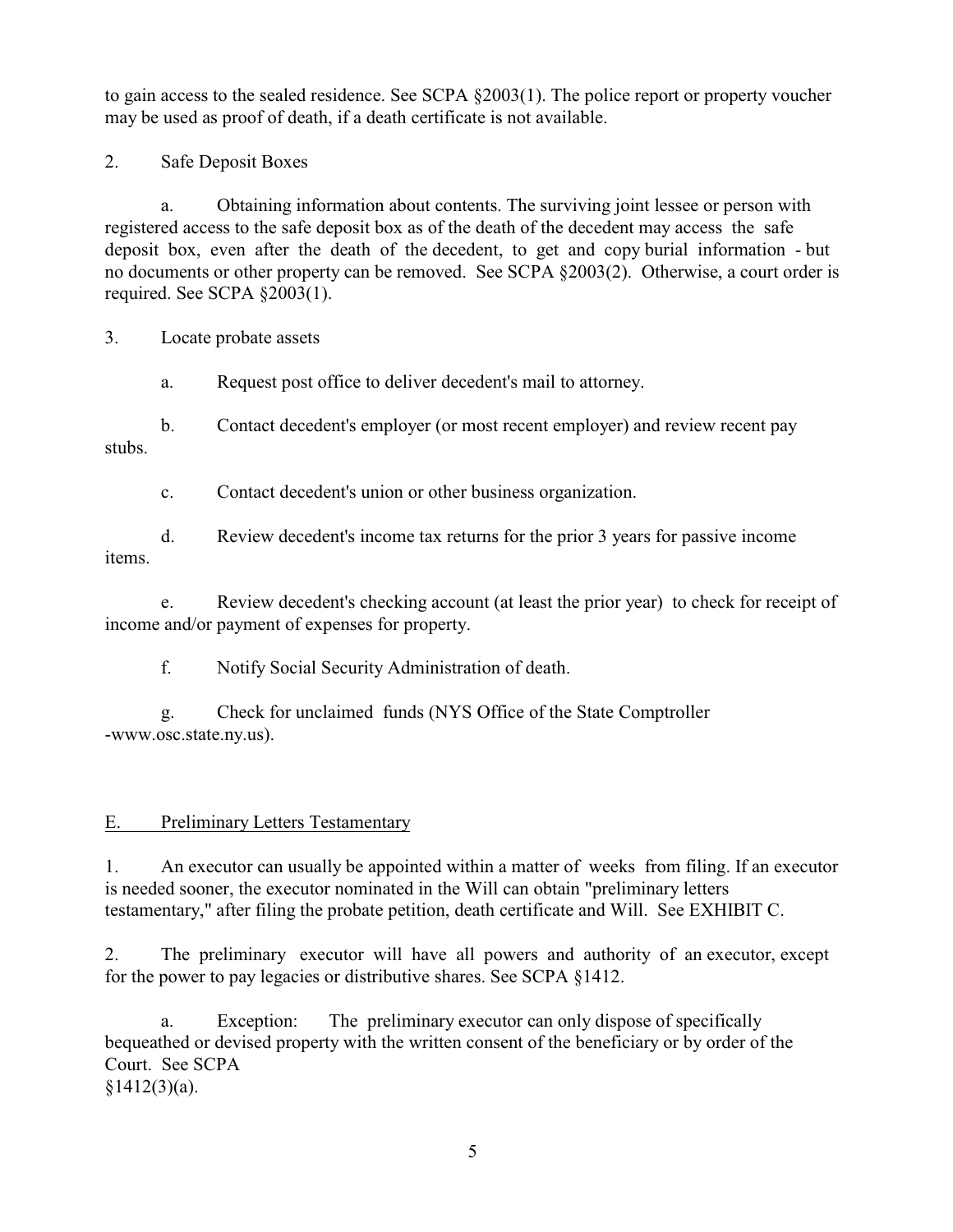3. Usual reasons for obtaining preliminary letters testamentary:

a. Time-sensitive securities transactions

b. Real estate closings (death soon before scheduled closing)

c. Large number of necessary parties to the probate of the Will which may result in inordinate delay in obtaining full letters testamentary.

d. Will contest is anticipated

.

4. The preliminary executor must give notice to all parties who have appeared in the probate proceeding within 10 days of appointment

F. Small Estate Administration (Voluntary Administration)

1. Where the value of personal property owned by the decedent is \$30,000 or less (but not including the value of exempt property, see infra at F.2.b), probate may not be necessary, and a representative of the estate can be appointed by the court clerk immediately. See SCPA Article 13.

a. See infra at F.3.a for forms of Affidavit.

2. Determining value of the "small estate"

a. SCPA §1301(1) provides that the decedent must own less than \$30,000 or less in personal property.

b. However, the value of certain exempt property set forth in EPTL §§5-3.l(a)(l)-(6) (passing to surviving spouse or children under age 21) is not included in the \$30,000 limitation:

1. Household goods, including computers, electronic devices used in the house, and clothing, not exceeding \$20,000 in value.

2. Family bible, pictures, videos, computer software used by the family and books, not exceeding \$2,500 in value.

3. Domestic animals with 60 days' worth of food, farm machinery, one tractor and one lawn tractor, not exceeding \$20,000 in value.

4.. One motor vehicle, not exceeding \$25,000 in value.

5. Money or other personal property, not exceeding \$25,000 in value.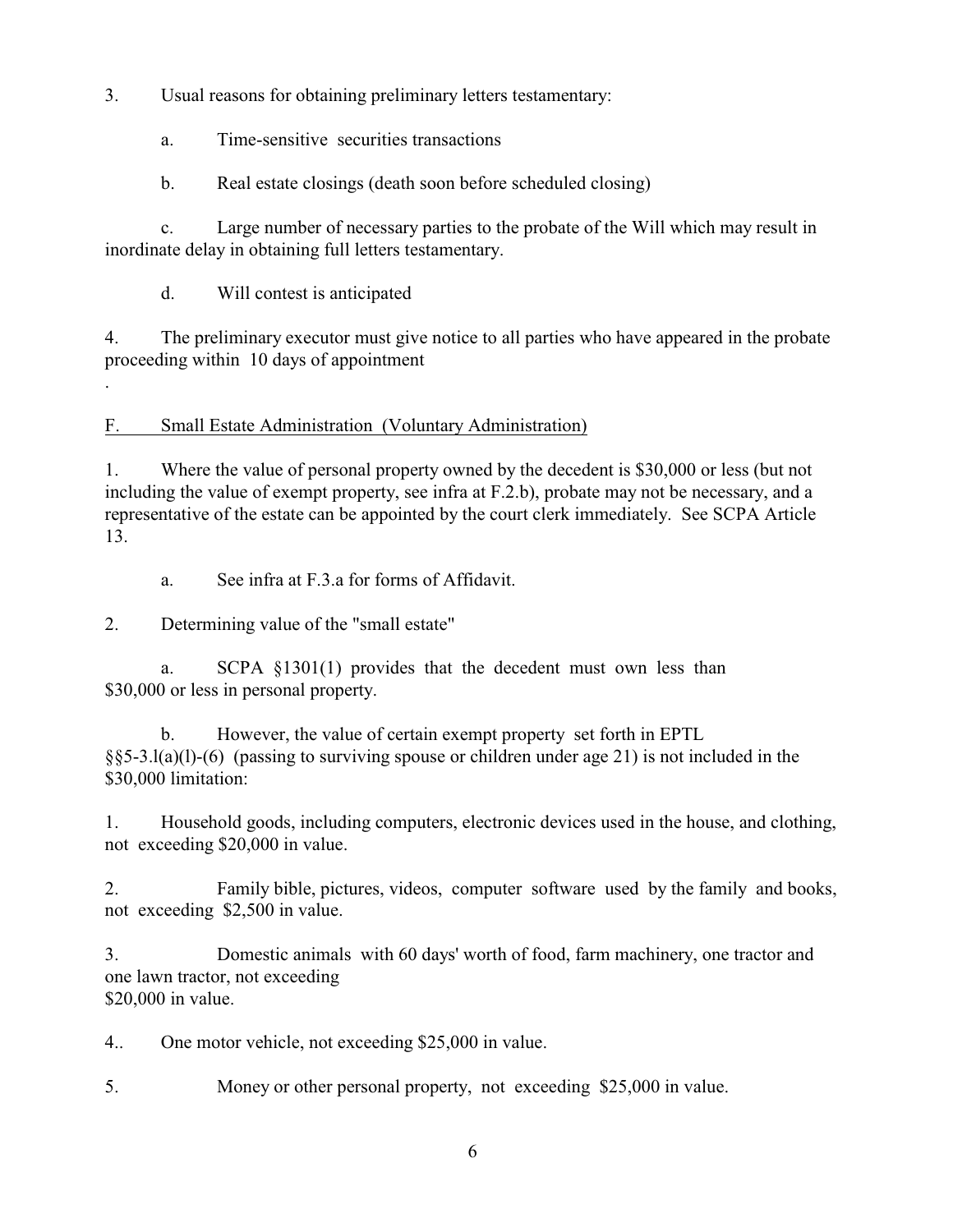3. Qualification as "voluntary administrator"

a. The person seeking to be appointed as the representative of the small estate needs to complete an Affidavit and file it with the clerk, who will promptly stamp it. The affidavit is provided on the courts' official form of Affidavit in Relation to Settlement of Estate under Article 13, SCPA. See Official Forms SE-lA (if decedent died before 8/29/2006) and SE-2A (if decedent died on or after 8/29/2006).

b. Who can be the voluntary administrator?

- Probate estates: nominated executor, or if he or she fails to qualify within 30 days of filing of the Will, the sole beneficiary, or next, the residuary beneficiaries.

- Intestate estates: voluntary administrator must be a "distributee" of the decedent in order to qualify, with first priority to the surviving spouse. See SCPA §1303(a).

4. If it is later discovered that the decedent owned property in excess of the prescribed value limitations, the voluntary administrator may subsequently petition the Surrogate's Court for a full probate or administration.

# **II. Probate Petition**

# A. Venue of Probate

1. A Will is submitted to probate in the county in which a New York domiciliary decedent was domiciled at his or her death.

a. If the decedent was not a New York domiciliary, venue is based on the situs of the assets within New York at his or her death.

### B. Uniform Probate Forms

1. The Surrogates' Courts have official forms for a majority of the documents required for a probate proceeding.

a. These Official Forms are available at the Surrogates' Courts; or from legal publishers (e.g., Surrogate's Court Practice - Greenbook (LexisNexis)), or from the website of the Office of Court Administration - http://www.nycourts.gov/forms/surrogates/probate.shtml.

2. Computerized versions of these forms are available from the New York State Bar Association using HotDocs software.

### C. Probate Petition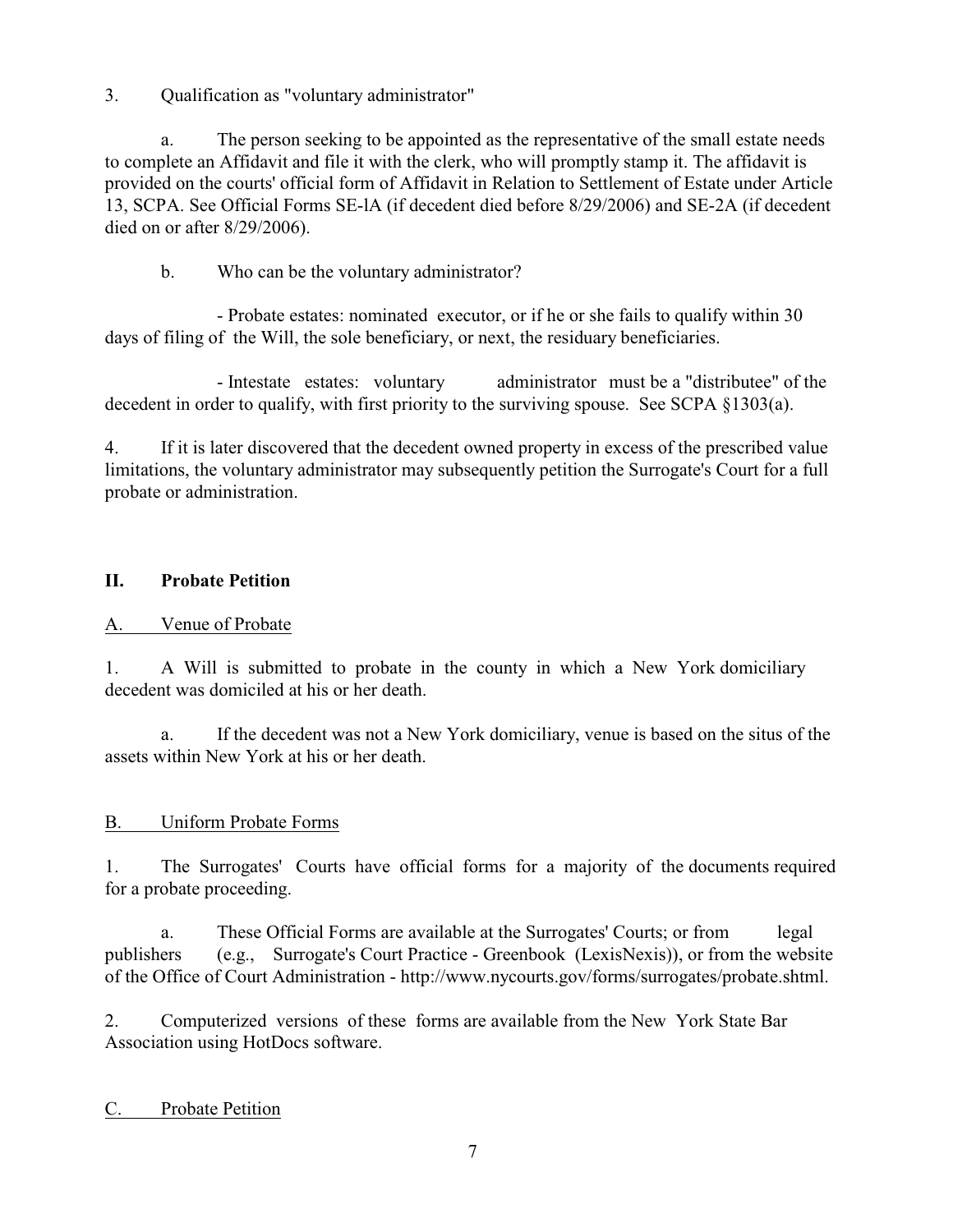1. Use a recognizable form!.

2. The nominated executor(s) in the Will must be eligible to receive letters testamentary to be appointed as executor(s):

a. Any natural person (or entity authorized to act as a fiduciary) OTHER THAN an infant, incompetent, a non-domiciliary alien (subject to certain exceptions), a felon or other person unqualified due to substance abuse, dishonesty, improvidence, want of understanding or otherwise. See SCPA §707(1).

i. Note: a person who cannot read or write in English may be found ineligible in the discretion of the court.

ii. Blindness or hearing-infirmities do not make someone ineligible, unless the person cannot perform their duties.

iii. If the proposed executor ever was a convicted felon (committed a crime that would be a felony under New York law), he or she cannot serve as executor.

(A) The Corrections Law provides that a felon may apply to the New York State Board of Parole to request a "Certificate of Relief of Civil Disabilities"

to have his or her civil disabilities removed (including serving as executor).

(B) Even if the felon

is convicted under Federal law, the felon may apply for relief under the Corrections Law.

3. Revocable Trusts

a. Since 1997, the use of revocable trust (as a "pour over" beneficiary under a Will) has increased and led some Surrogate's Court to require more disclosure.

- This cuts against the "increased privacy" benefit of revocable trusts.

- Trusts created on or after 1997 are not subject to the "merger doctrine" (which prevented the grantor from acting as trustee and initial beneficiary, due to merger upon formation).

b. Where a revocable trust is a beneficiary under a Will, many Surrogate's Courts may:

1. Require the filing of a copy of the trust agreement (the court may return the trust agreement after review, or may keep a copy in a more private file to discourage public scrutiny).

2. Require listing the trustees and beneficiaries in the probate petition.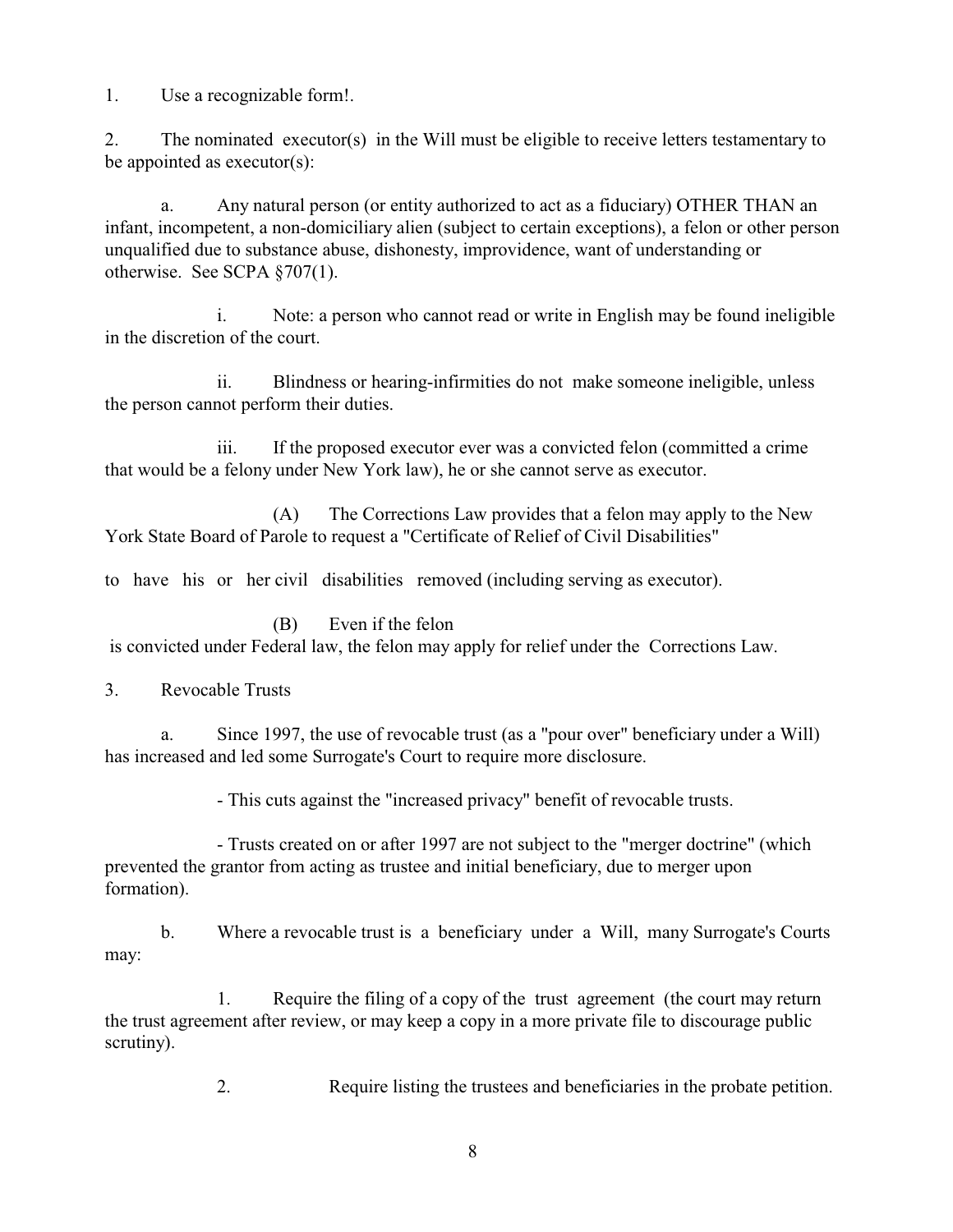c. There is no uniform rule among the Surrogate's Courts addressing the requirements of disclosure, but many courts favor disclosure of the parties to the revocable trusts, which arguably cuts against (to some degree) the "privacy" of such trusts in New York.

4. The petitioner also submits an Oath of Office and a Designation of the Surrogate's Court as agent for service of process.

5. Practical advice: Some Surrogate's Courts will require litigation backs submitted to the court to bear an explicit statement as to the applicability of 22 NYCRR 130-1. la:

a. e.g., "By signing a paper, an attorney or party certifies that, to the best of that person's knowledge, information and belief, formed after an inquiry reasonable under the circumstances, (1) the presentation of the paper or the contentions therein are not frivolous as defined in section 130-1.l(c) of this Subpart, and (2) where the paper is an initiating pleading, (i) the matter was not obtained through illegal conduct, or that if it was, the attorney or other persons responsible for the illegal conduct are not participating in the matter or sharing in any fee earned therefrom, and (ii) the matter was not obtained in violation of section 1200.41-a (DR 7-111) of this Title."

b. Other Surrogate's Courts even prefer not using backs for the initial probate papers (e.g., New York County). N.B. The courts now scan the filed documents so your papers submitted to the court should not be stapled together. Of course, this does not apply to the original instrument being filed such as the Will.

D. Citation and Waivers

1. A Citation is like a Summons in Supreme Court, which must be served upon all interested parties, and contains the return date set by the Surrogate's Court for the matter to be heard.

a. See EXHIBIT A for sample Citation. Note that a copy of the Will must be attached, and affidavit of service should recite that a copy of the Will accompanied the Citation.

b. Service of Citation may be (and usually is) waived in writing. See Waiver in EXHIBIT E.

c. Practical advice: The relief set forth in the Citation should be identical to the relief requested in the petition (under the "Wherefore" clause). Also, the Citation is process issued by the court. Consequently, the attorney presents a proposed Citation and waits for its approval by the court. Upon approval, the court will issue a certified copy of the Citation for service.

2. If service is not waived, the Citation must be served upon all interested parties.

a. The process service rules mirror those in the CPLR.

- New York domiciliaries must be personally served within 10 days of the return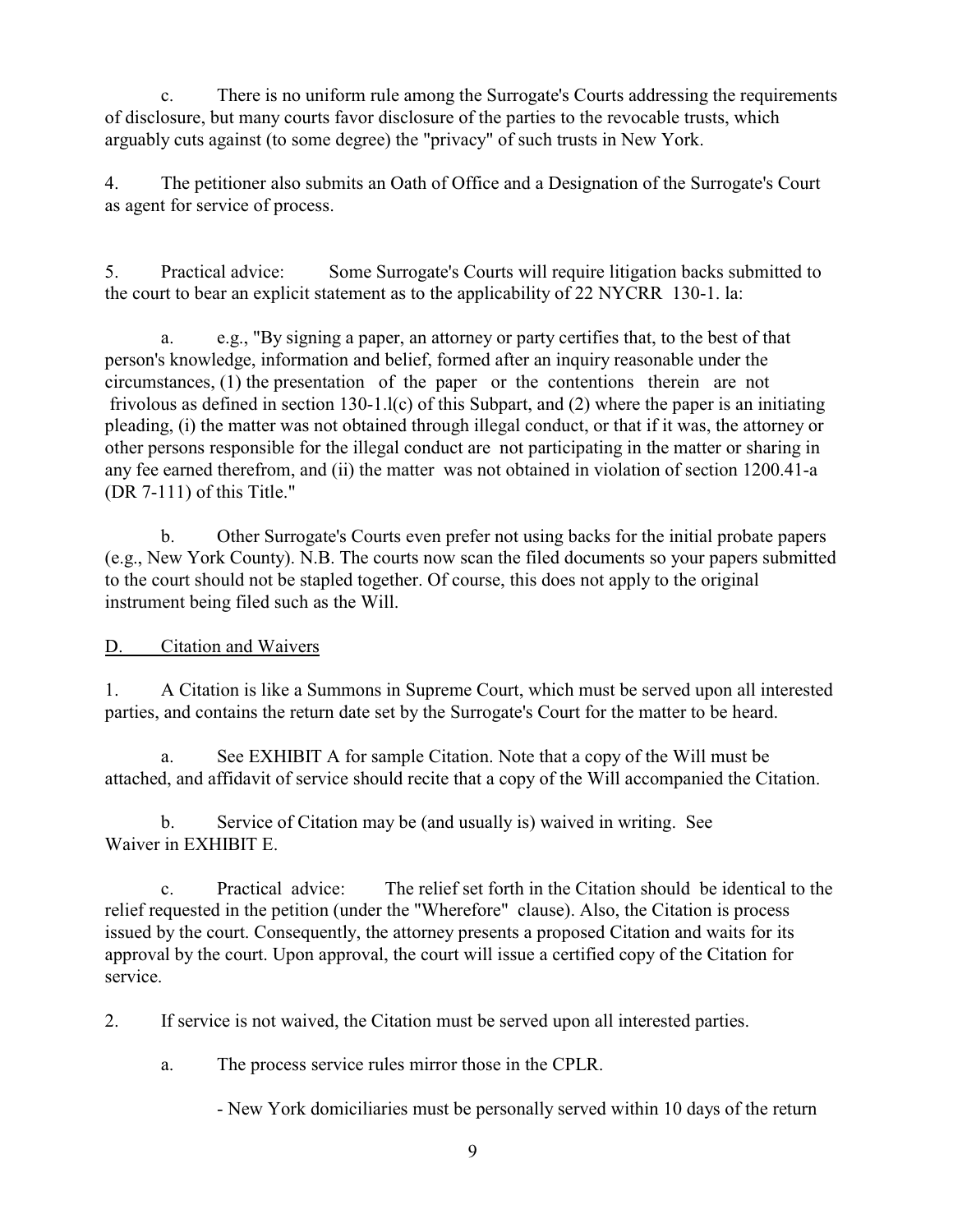date.

- Non-New York domiciliaries may generally be served by certified mail, return receipt requested, within 20 days of the return date (30 days is outside the United States).

- Proofs of service must be served at least 2 days prior to the return date. See Uniform Rules §207.7(c).

3. If an interested party is an infant (i.e., minor or a 21-year old who consented to appointment of a guardian after attaining age 18), a guardian ad litem may be appointed to accept service, even though such a procedure is rarely encountered. .Service of process may, however, be served upon such infant's parent, guardian, or other adult person having care and control of such infant or with whom such infant resides. See SCPA §307(4). If the infant has attained age 14, the infant must also be served. See SCPA §307(4).

If the Surrogate's Court will not allow service upon the parent, virtual representation may make service (and appointment of the guardian) unnecessary (see infra at G.2)

If an interested party is a mentally retarded or developmentally disabled, service of a Citation is only complete if served upon (i) such party, (ii) the person with care and custody of such person (e.g., the director of a group home or other facility in which the person resides), and (iii) any court- appointed guardian. See, e.g., SCPA §307(5).

If all necessary parties cannot be served or identified, the nominated executor can seek appointment as preliminary executor to avoid delay.

# E. Notice of Probate

1. Notifies persons named in the probate petition (but who are not interested parties as to the Will) that the Will has been submitted for probate.

a. Typically, these parties are non-family members named in the Will (e.g., friends, charities, etc.) as beneficiaries or the Attorney General in the case of charities (see infra at K).

b. Allows the recipients to appear m the proceeding, but their appearance is not required.

1. If these parties do appear, they can object to the probate of the Will only if they would be adversely affected by probate of the proffered Will.

2. The Notice of Probate may be sent by ordinary mail. Proof of mailing (by Affidavit of Mailing) is required to be filed with the Surrogate's Court.

# F. Other Documents Filed by Petition (if applicable)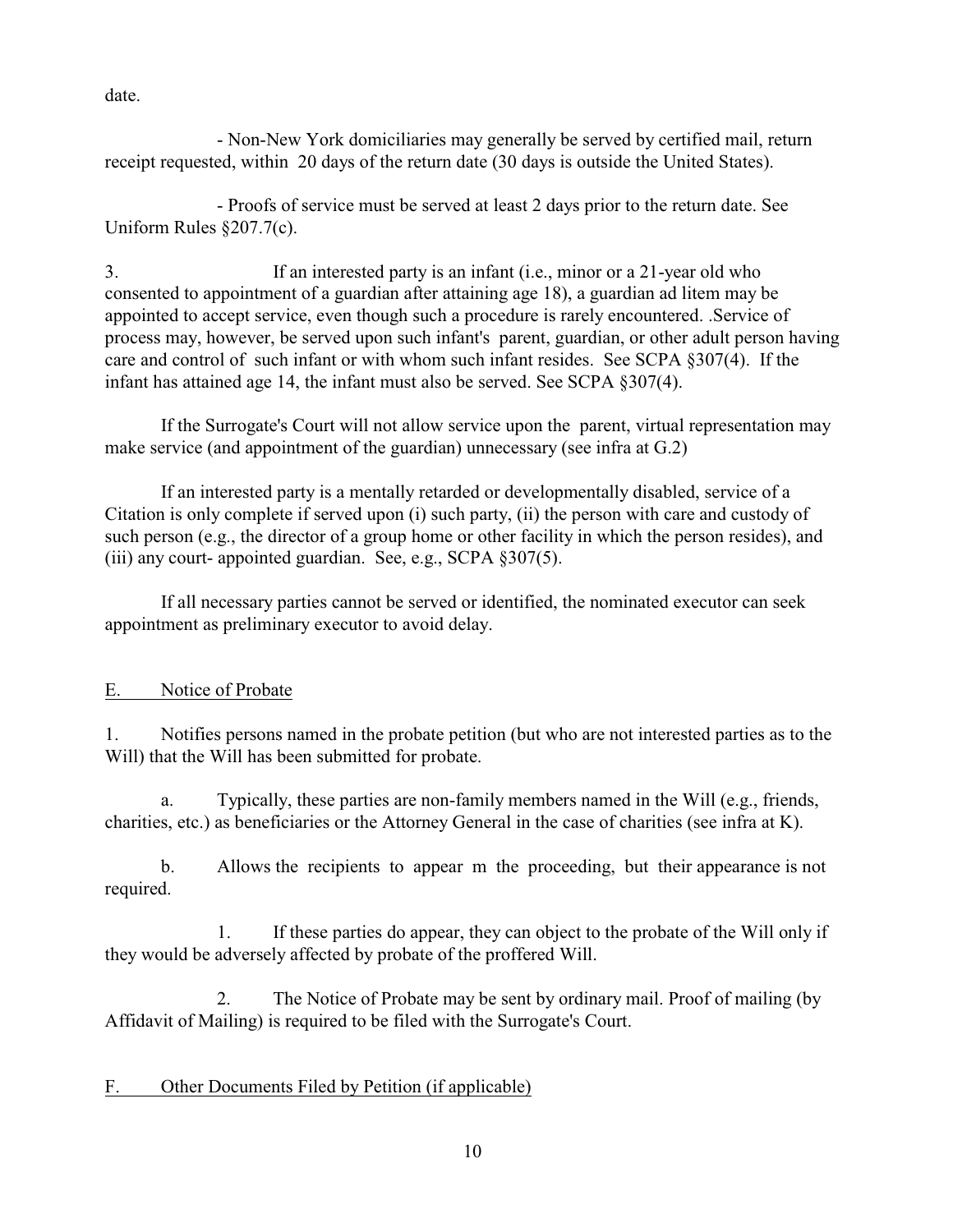1. Affidavits of attesting witnesses

a. Usually a "self proving affidavit" is executed contemporaneously with, or shortly after, the execution of the Will and is attached to the Will.

b. If there is no "self proving affidavit", the Court will require that the attesting witnesses testify (or submit affidavits) regarding the capacity of the testator and the execution of the Will.

- An attesting witness may execute an affidavit after the decedent's death by being presented with a court-certified copy of the Will to review.

Practical advice: Since the Court will generally require that the court-certified copy of the Will accompany the filed affidavit, it is advisable to physically attach the copy to the affidavit to ensure it is returned.

2. Affidavit of kinship and family tree (see Uniform Rules  $\S 207.16(c)$ )

a. This is required where there is only one distributee (or none) or where the distributees are grandparents, aunts, uncles or first cousins or first cousins once removed.

b. The affidavit must be completed by a disinterested party, establishing the family members of the decedent based on personal knowledge.

3. Affidavit of Comparison proving a correct copy of the Will

a. The Surrogate's Courts require that the attorney provide a photocopy of the original Will, together with the original Will, so that the Court may use it for copying.

b. The attorney certifies that the photocopy is a true and accurate copy of the original Will to facilitate this.

4. Affidavit of Due Diligence (if necessary)

a. If the whereabouts of an interested person are unknown, the attorney must prepare an affidavit outlining the steps that he or she undertook to locate such interested person. See Uniform Rules §207.16(d).

- The Court will usually require publication of the Citation to alert such unknown heirs, and may also require the appointment of a guardian ad litem or the Public Administrator to represent the interests of such person.

- Often, heir search firms are employed to conduct a search and provide an affidavit of due diligence.

5. Original Certificate of Death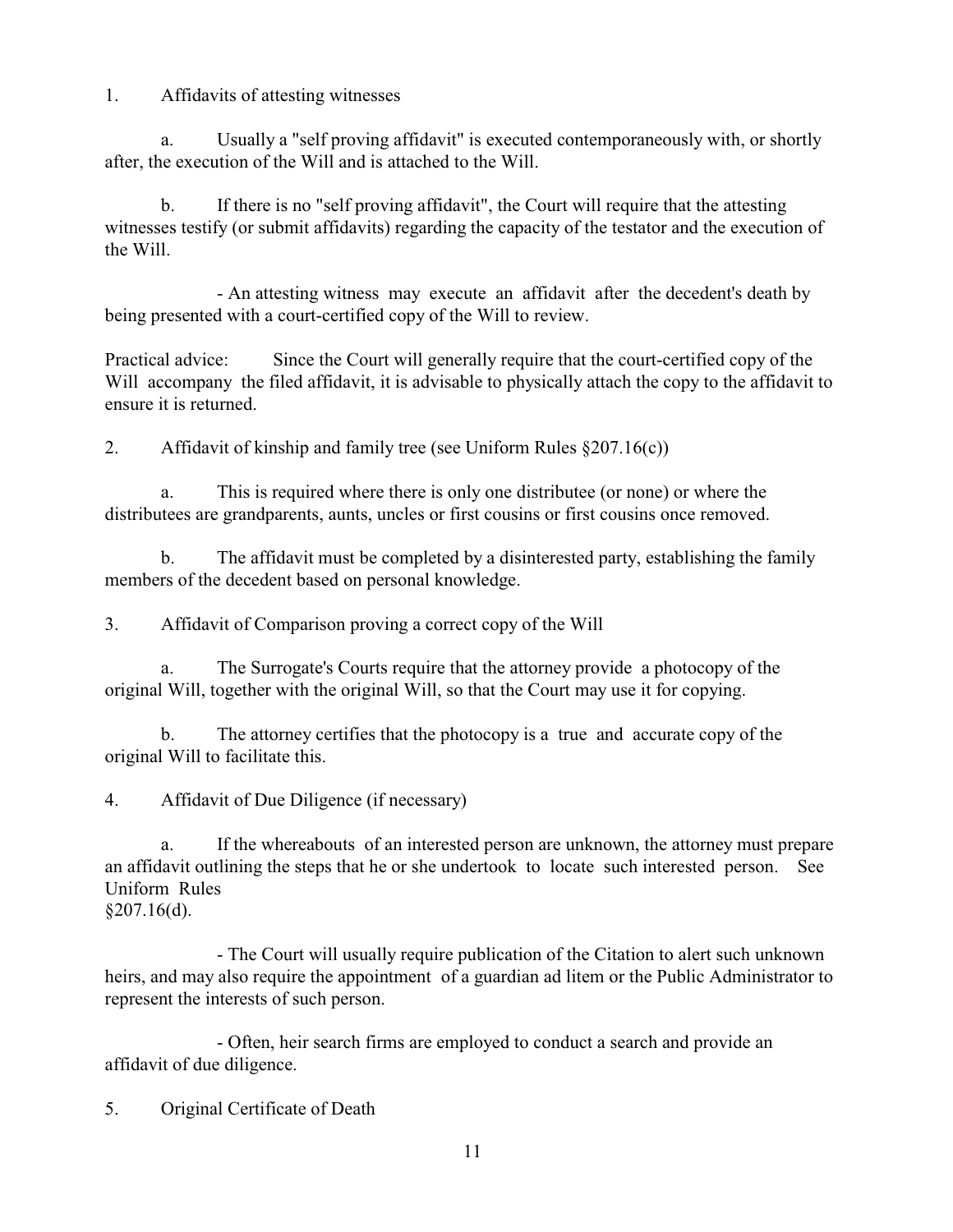### 6. Proposed Citation

7. Proposed Decree

8. Filing Fee (by attorney check) - based upon the value of the probate estate (see SCPA §2401, et seq.). The current (2011) maximum filing fee for probate, administration and accounting proceedings is \$1,250.00 (see SCPA §2402(7)).

### G. Interested Parties

1. Interested parties in a probate proceeding (see SCPA §1403):

a. Distributees of the testator

b. Nominated executor(s) (but not successors if the nominated party is not under a disability)

c. Anyone designated in the Will as a beneficiary or fiduciary whose rights or interests are adversely affected by any other instrument offered for probate that is later in date of execution of the Will (or amends or modifies such instrument, such as a Codicil).

d. Anyone designated as beneficiary or fiduciary in a Will on file with the Surrogate's Court as a beneficiary or fiduciary.

e. Anyone adversely affected by the exercise of a power of appointment in the offered Will.

f. To the testator (if testator is alleged to be dead).

g. Department of Taxation and Finance (where testator is a non-New York domiciliary).

h. To the fiduciary of any deceased interested party, or if none has been appointed, to all interested parties of such deceased' s estate.

i. Attorney General (re: charitable bequests).

2. Virtual Representation

a. Where authorized by the Will, parties that have similar economic interests in the estate situated may be "virtually represented" by another, making service of Citation upon them unnecessary. See SCPA §315.

b. The test is whether the potentially represented party fails within the statute and that such party's interests (or a class to which such party belongs) is actually represented.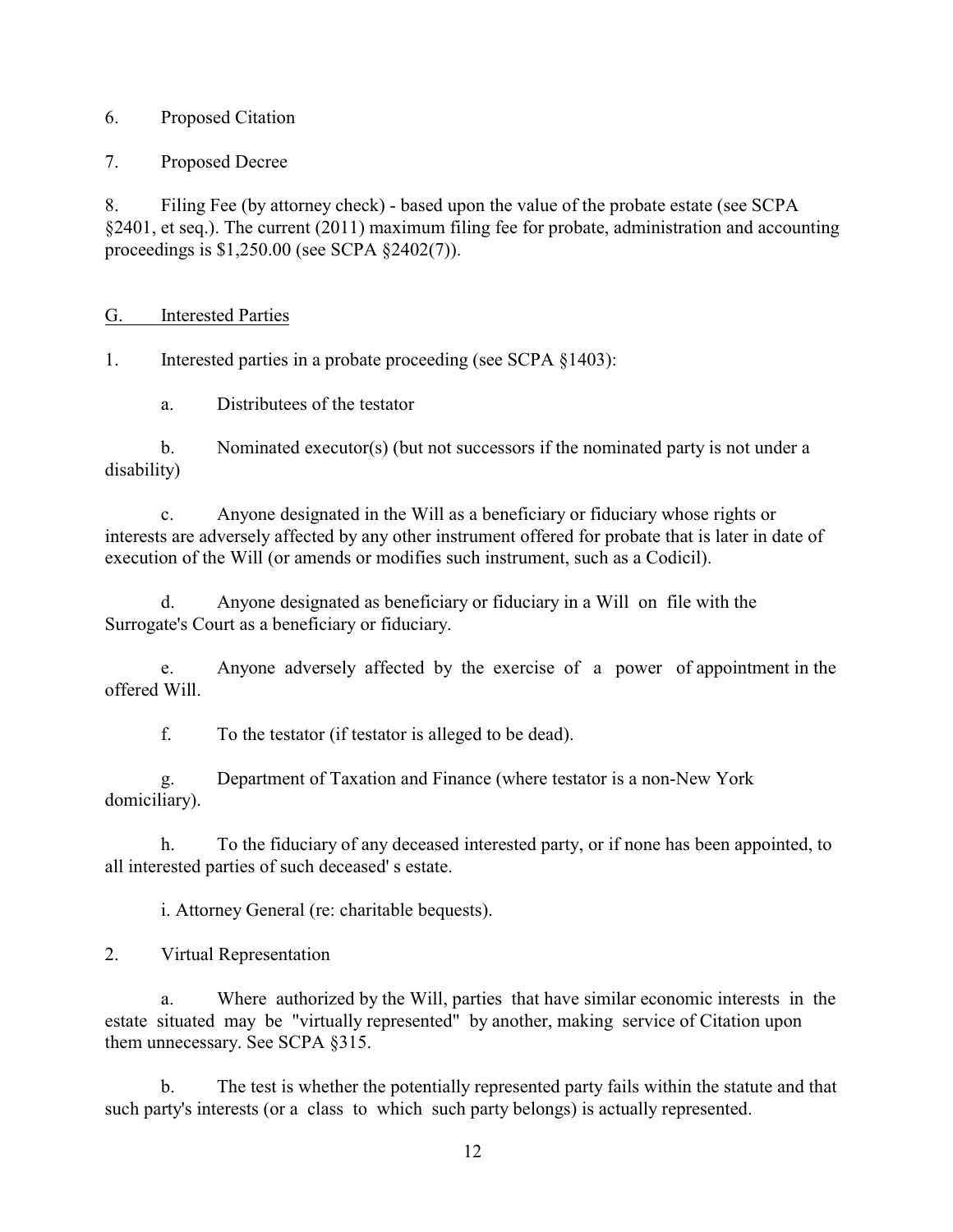c. Types of virtual representation:

- Vertical virtual representation: the interest of the represented party succeeds (is derived from) the interest of the representing party.

- E.g., where parent is granted a power of appointment, a child who is a permissible appointee of such power can be virtually represented by the parent, because their interests in the property subject to the power of appointment are vertically identical.

- Horizontal virtual representation: the represented party has the same type of interest as the representing party.

- E.g., the represented party and the representing party each have 1;4 interest in the estate.

- Note: Horizontal virtual representation is1s not available in probate proceedings and must be authorized in the governing instrument.

### H. Overview of the Probate Process

I. The probate petition and other necessary documents (including a proposed probate citation and decree) are filed with the Probate Department of the Surrogate's Court.

a. Unique to Surrogate's Court, personnel in the Probate Department will review the Probate Petition and other documents to ensure that the forms are complete before a file number is assigned and the matter is set down on the court calendar. Sometimes the petitioner's attorney (or a paralegal) will bring the papers to the Probate Department, to review the papers with court personnel, ensuring that any questions are answered.

b. Practical advice: For fastest process, file with attorneys' check covering filing fee and the desired number of Certificates of Letters Testamentary desired (\$6 each), together with a self- addressed stamped envelope.

2. If Citation is required (i.e., all interested parties have not executed a Waiver of Citation), the Surrogate's Court issues a Probate Citation and designates a return date for the probate proceedings.

3. Prior to the return date, all interested parties must either be properly served or execute waivers thereof.

4. At least 2 days prior to the return date, all proofs of service or waivers must be filed with the Surrogate's Court.

5. On the return date, the Surrogate's Court will have a calendar call to determine whether the probate will be uncontested.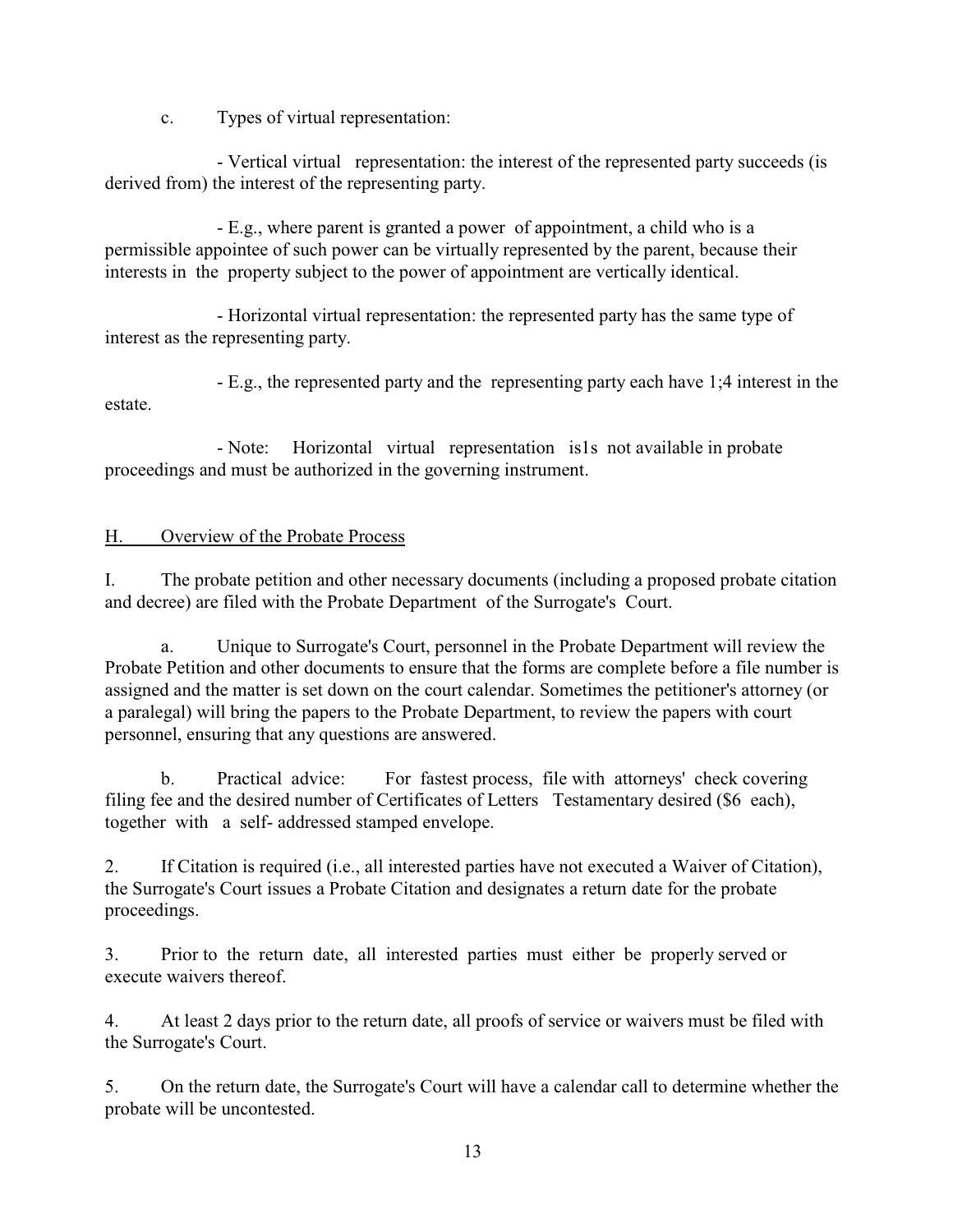a. If the probate is uncontested (e.g., all parties have waived service and consented to probate), counsel for the petitioner does not generally have to appear and the matter will be marked for decree, to be issued shortly after the return date. N.B. If one or more of the interested parties is under a disability, then the court will have to appoint a guardian ad litem and the decree will be made subject to the report of that guardian ad litem.

b. If parties appear to contest the probate, the Court may set the matter down for a conference to attempt to resolve any issues. If not, dates will be set for SCPA 1404 depositions, objections, and discovery. depositions.

6. If the Surrogate's Court grants probate, a Probate Decree is entered, whereupon Certificates of Letters Testamentary will issue to the petitioner, evidencing his or her appointment as Executor of the Estate.

a. It is advisable to obtain an original Certificate of Letters Testamentary for each financial institution holding assets of the decedent, as original evidence will be required (and usually such Certificate must be dated within 6 months of presentment).

# I. Appearance

1. A party appears in a proceeding by pleading, filing a waiver, appearing in open court on the record or by having his or her counsel appear on his or her behalf.

2. Counsel appears in a probate proceeding (or other proceeding) by filing a Notice of Appearance together with an Authorization to Appear.

a. Signed by the counsel, the Notice of Appearance directs copies of all papers submitted to the Surrogate's Court be served upon the appearing counsel.

b. Signed by the client before a Notary Public, the Authorization to Appear authorizes his or her counsel to appear on his or her behalf.

# J. Types of Letters Sought

1. Letters Testamentary appoint a person as Executor, and Letters of Trusteeship appoint a person as Trustee of a trust created under the Will.

2. Preliminary Letters Testamentary appoint the nominated Executor(s) as "Preliminary Executor( s)" under SCPA §1412. See supra at IE.

3. Limited Letters Testamentary appoint a person as Executor, subject to specified limitations (usually in the case of a party seeking the right to file a suit or claims on behalf of the decedent.) See SCPA §702.

4. Letters of Administration c.t.a. (with Will annexed) appoint a person entitled to act as executor when no executor is named in the Will (or all persons so named have died, renounced, or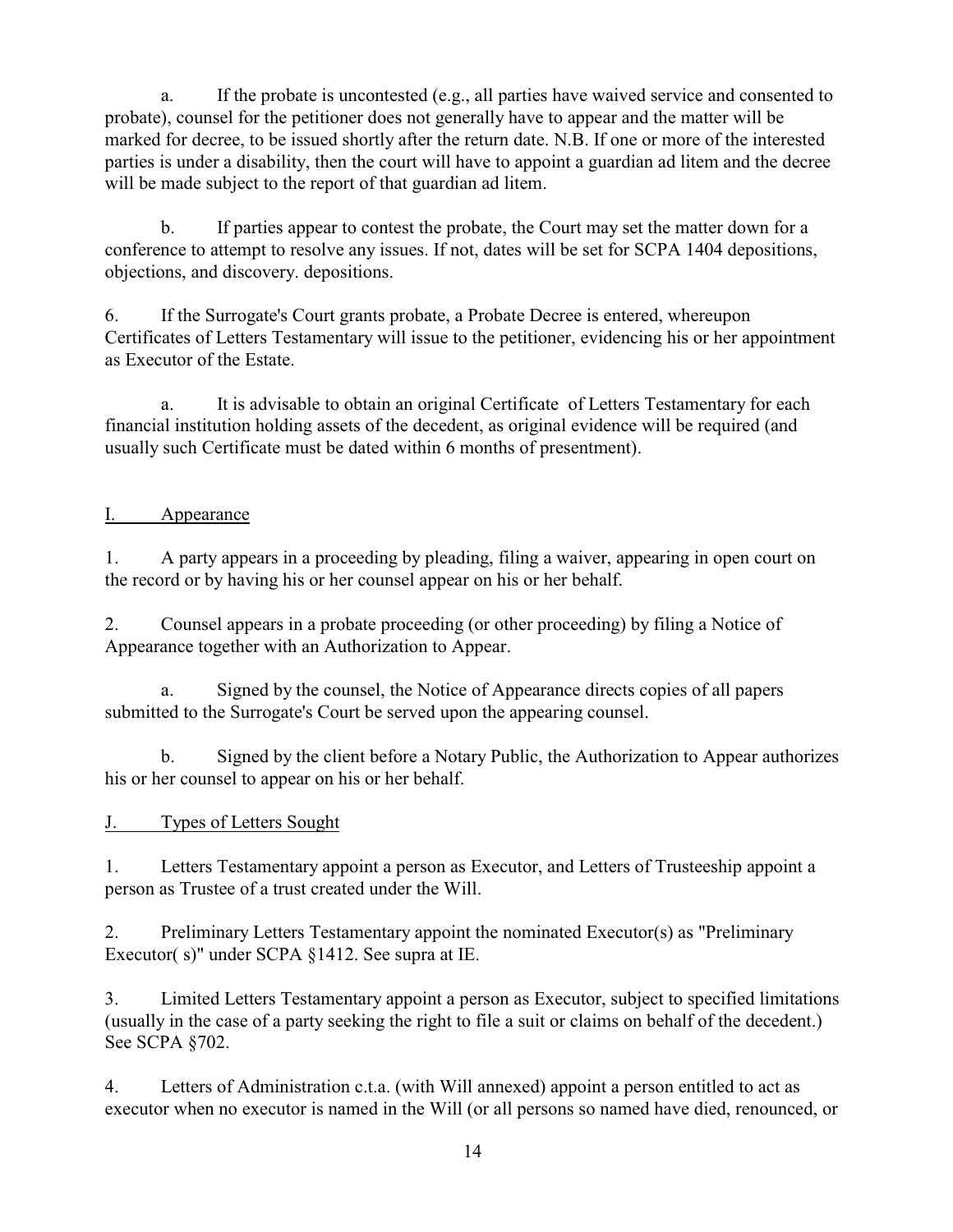have become unqualified or were removed).

# K. Special Situations

## 1. Charitable beneficiaries

a. Where a charity is a beneficiary, in addition to the charity itself, the New York State Attorney General (Charities Bureau) is another interested party who must be served with Citation (but usually waives service of Citation).

b. General bequest vs. residuary beneficiary.

# 2. Person under a disability (e.g., infants or incompetents)

a. Guardian

L If the person already has a guardian (such as one appointed under Article 81 of the Mental Hygiene Law), that guardian appears on his or her behalf. If the person does not already have a guardian, the Surrogate's Court will appoint a guardian ad litem to appear and represent his or her interests in that proceeding. The appointment of a guardian ad litem is not necessary in uncontested probate proceedings where the person under a disability is entitled to receive his or her intestate share or more. There are special rules for serving process upon a party who is mentally retarded or developmentally disabled.

3. Public Administrator

a. Each county has a Public Administrator whose primary function is to act as the administrator of estates where no relative is available to serve as administrator. See SCPA Articles 11 (New York City) and Article 12 (Nassau, Suffolk, Westchester and certain upstate counties).

b. Under SCPA §1112, the Public Administrator has the authority to take possession of, manage and collect rents on property of an intestate decedent when: The decedent is not known to have left anyone eligible to receive letters and dies intestate owning property within the county, and any personal property arrives in the county for the intestate decedent after his or her death.

c. The Public Administrator must be cited in probate proceedings where there are (or may possibly be) unknown parties.

4. Non-resident decedents

a. The Department of Taxation and Finance must be served when letters are sought regarding the estate of a non-resident decedent. See Tax Law §971-a.

# L. Ancillary Probate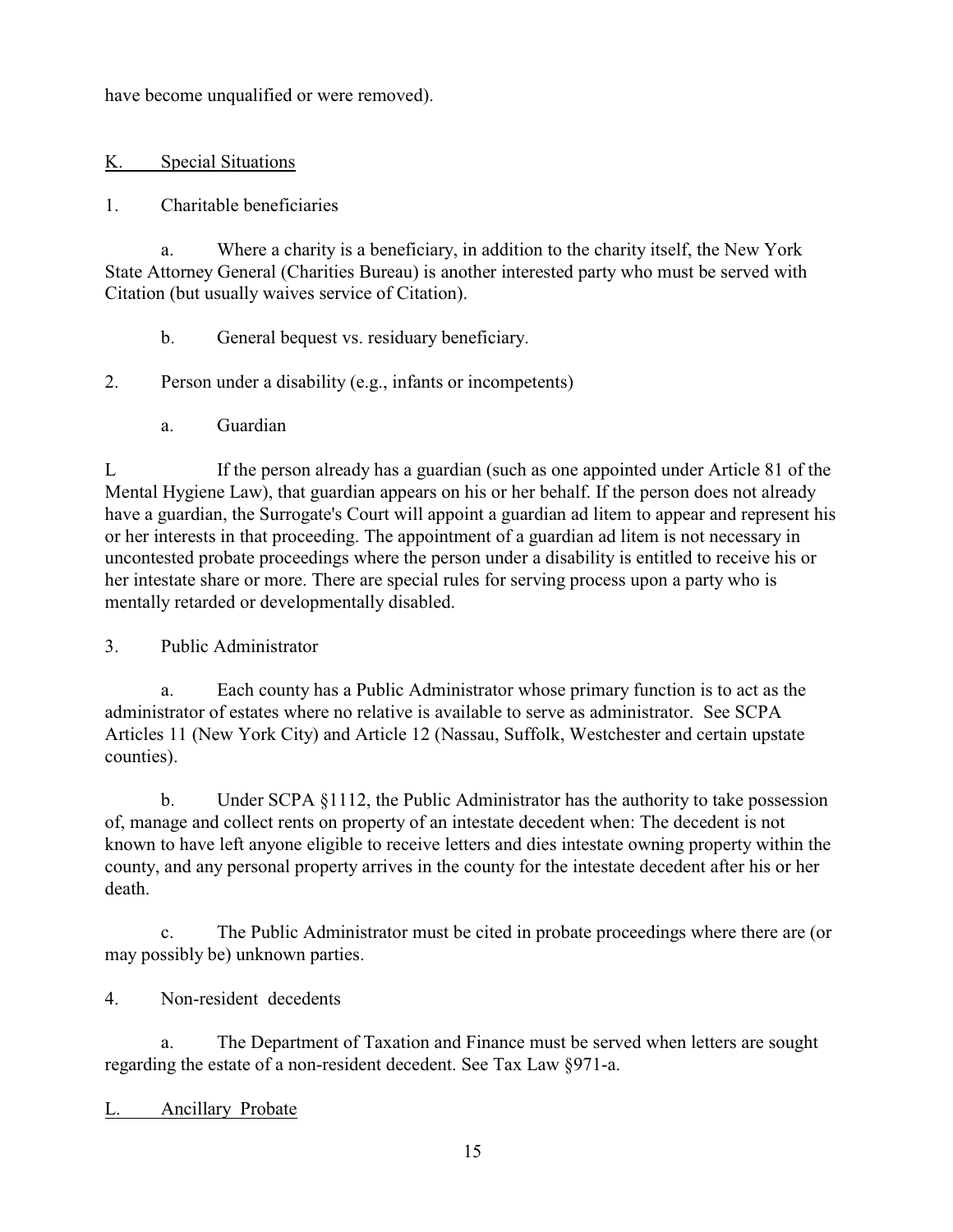1. Where a non-New York decedent owns real property located in New York, the decedent's Will must be probated in the decedent's domicile state, and the probated Will is submitted to the Surrogate's Court of the county in which the real property is located. N.B. There may be occasions when original probate of a non-domicilisry is appropriate, but the practitioner shouldrefer to article 16 of SCPA (1605, specifically) for more information on that point.

a. The primary reason to use revocable trusts is to hold foreign real estate to prevent ancillary probate.

b. Use of limited liability companies.

2. See Official Forms AP-1, AP-2 and AP-3.

# **III. Petition for Intestate Administration**

A. Intestacy

1. Interested parties for the Petition for intestate administration (see SCPA §1003):

a. Distributees of the decedent

b. Every person who has a right of administration prior or equal to that of the petitioner.

2. The administrator will generally be required to obtain a surety bond (see SCPA §805).

a. However, the Surrogate's Court may grant a waiver upon motion and showing of cause.

b. The premiums for the bond will be an expense of administration.

c. Practical advice: before submitting the petition for administration, determine whether the proposed administrator has any credit problems that may make obtaining a surety bond difficult or impossible.

# B. Uniform Administration Forms

1. Petition for Letters Administration (Official Form A-1)

2. Administration Citation (Official Form A-2)

3. Decree Appointing Administrator (Official Form A-3)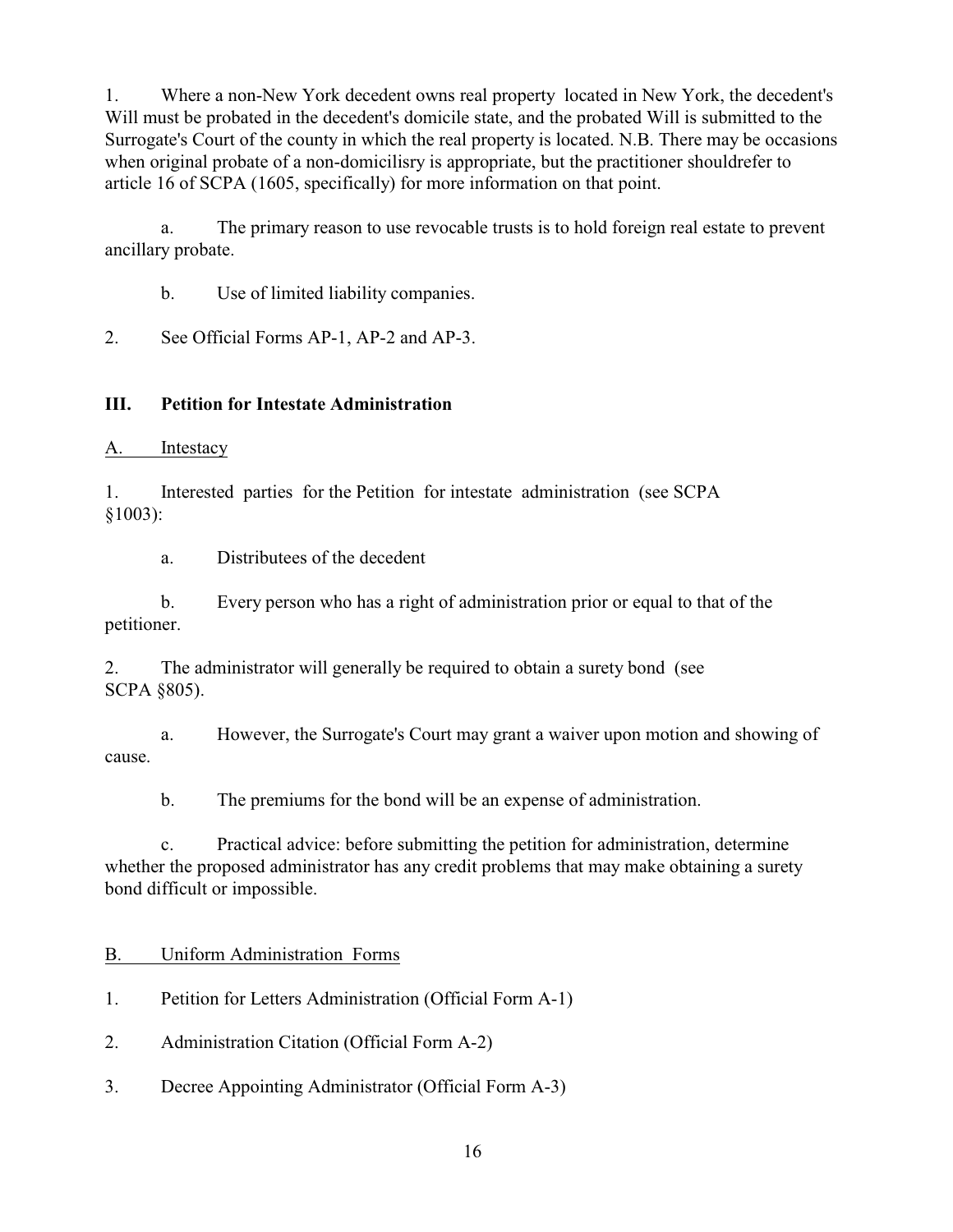#### C. Petition for Administration

1. The Petition for Administration is very similar to the Probate Petition, with the following differences (see EXHIBIT B):

a. It alleges that the decedent died without a Will, as a diligent search has been made for any Will, but none has been found. N.B. An interesting problem arises when a copy of a Will is found but not the original. While there is a presumption of revocation by destruction that attaches to a missing Will, the issue becomes the duty of the attorney to advise the court of the discovery of a copy. Best practice indicates that the court should be informed of the existence of a copy in order to determine if adversely affected parties should be cited and have their chance, slim though it might be, to prove that the Will was not lost in an act of revocatory destruction.

b. It alleges that a search has been made of the records of the Surrogate's Court for another application for letters, but none has been found.

2. Persons who may petition for letters of administration (see SCPA §1002).

a. Persons interested in the estate (entitled to receive a share in the estate, either primarily or contingently)

- Priority is granted based as follows (see SCPA §1001(1)):

- (A) Surviving spouse
- (B) Children
- (C) Grandchildren
- (D) Father or mother
- (E) Brothers or sisters

(F) Other distributees, preference given to the person entitled to the largest share in the estate, subject to certain guidelines. If a distributee is deceased or is an infant or incompetent, special rules apply.

- b. Persons not interested in the estate (but only upon the consent of all distributees)
- c. Public Administrator
- d. Chief fiscal officer of the county
- e. Creditor
- f. Person interested in an action in which decedent would be a proper party.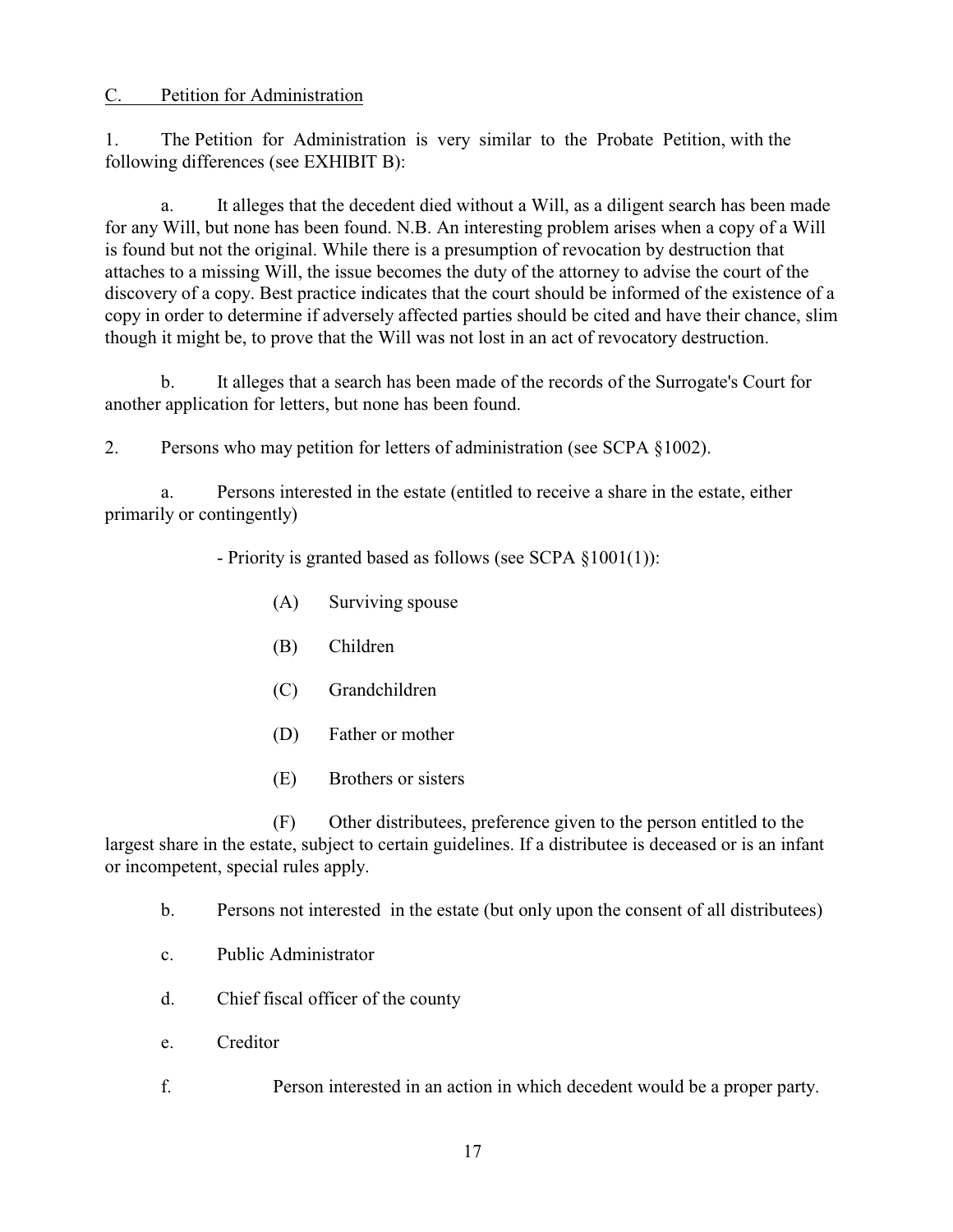### D. Overview of the Administration Process

1. Very similar to the probate process, with the potential added complexity of:

a. the surety bond,

b. potential interested parties (thereby increasing the likelihood that not all parties will waive service of Citation), and

c. greater likelihood that the Public Administrator or guardian ad litem will be required.

2. If all heirs are not identifiable or if the identity of all heirs cannot be established with certainty, a genealogical search may be required to assemble a family tree.

### E. Letters of Administration

1. Letters of Administration evidence the appointment of the Administrator.

a. If the Court has waived the requirement of a bond, the Letters of Administrator will bear a legend at the top limited to the Administrator's ability to collect assets up to the amount reported in the Petition for Administration, subject to the Court's review.

2. Limited Letters of Administration appoint a person as Administrator subject to certain limitations imposed by the Court.

3. Letters of Administration d.b.n. ("de bonis non") appoint a person to act as administrator where all persons who have received letters of administration have died or have become unqualified or were removed.

#### **IV. Avoiding Probate Contests**

#### A. Recognize potential of a Will contest

1. Any time a beneficiary is treated differently

2. Examples:

a. Children inheriting different amounts

b. One child receiving an inheritance outright; another child receiving the inheritance in trust

c. Executor commission to one child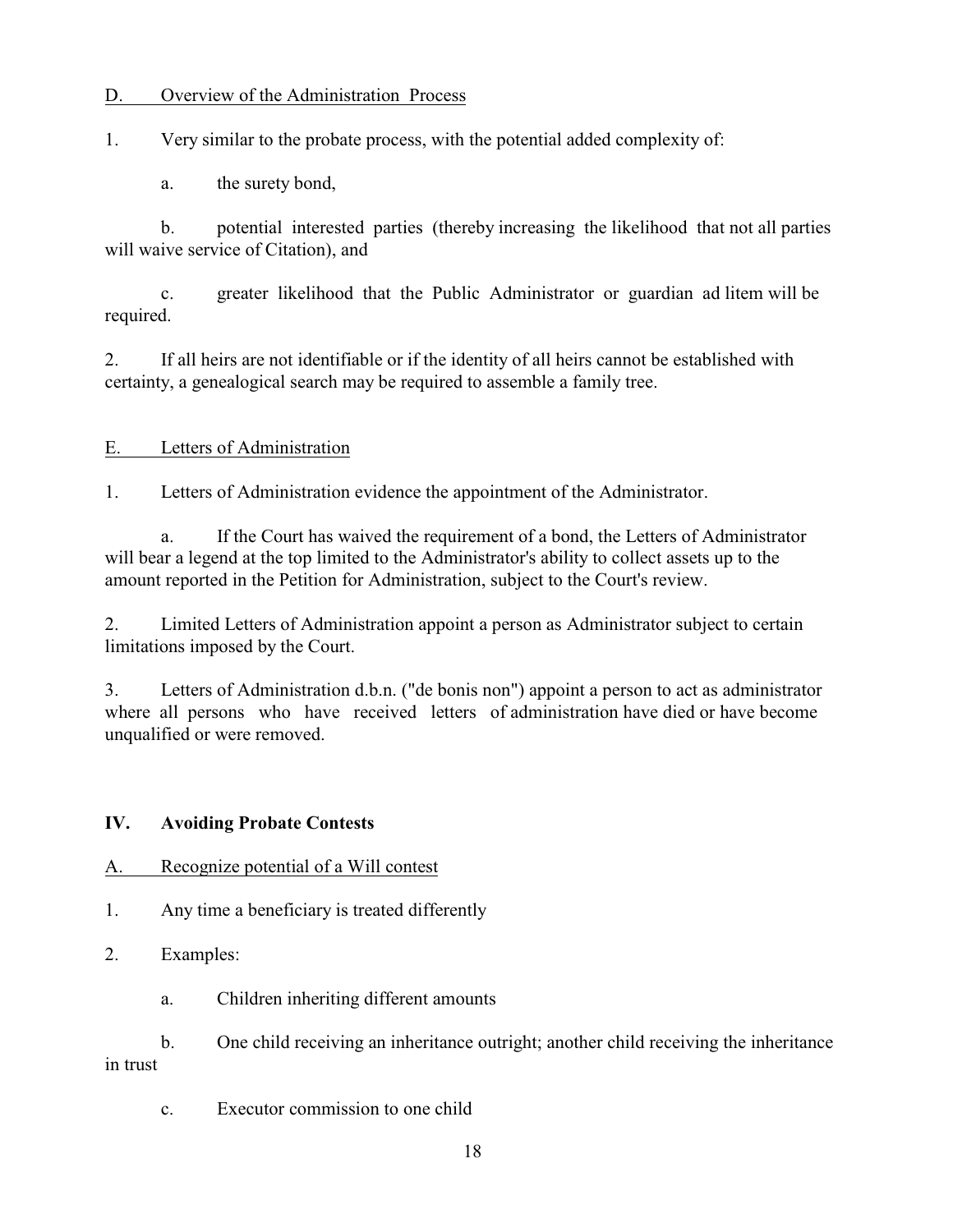| $\mathbf{B}$ |  | Common objections to a Will |  |  |  |
|--------------|--|-----------------------------|--|--|--|
|--------------|--|-----------------------------|--|--|--|

- 1. Lack of testamentary capacity
- 2. Mistake Improper execution of the Will.
- 3. Fraud
- 4. Undue influence

#### C. At the client meeting prior to execution of the Will

1. Meet with the testator/testatrix alone

2. Do not meet with the testator/testatrix and a favored child, or any potential beneficiary.

3. If meeting with the testator/testatrix and a beneficiary, make sure at least one meeting is alone between lawyer and testator/testatrix.

4. Make and keep notes of the meetings and drafts of the instrument.

#### D. At the execution of the Will

1. No beneficiary should attend the Will execution

- 2. Use independent witnesses for the Will execution
	- a. Do not use a beneficiary as a witness
	- b. Do not use employees of the testator or testatrix
	- c. Do not use employees of the beneficiary
	- d. Understand the witnesses' ability to read and understand English
	- e. Allow the witnesses to interact with the testator

#### E. After the execution of the Will

- 1. Create a memorandum to file about meetings and Will execution:
	- a. Identify who was in attendance
	- b. Include details about what was discussed that would show competence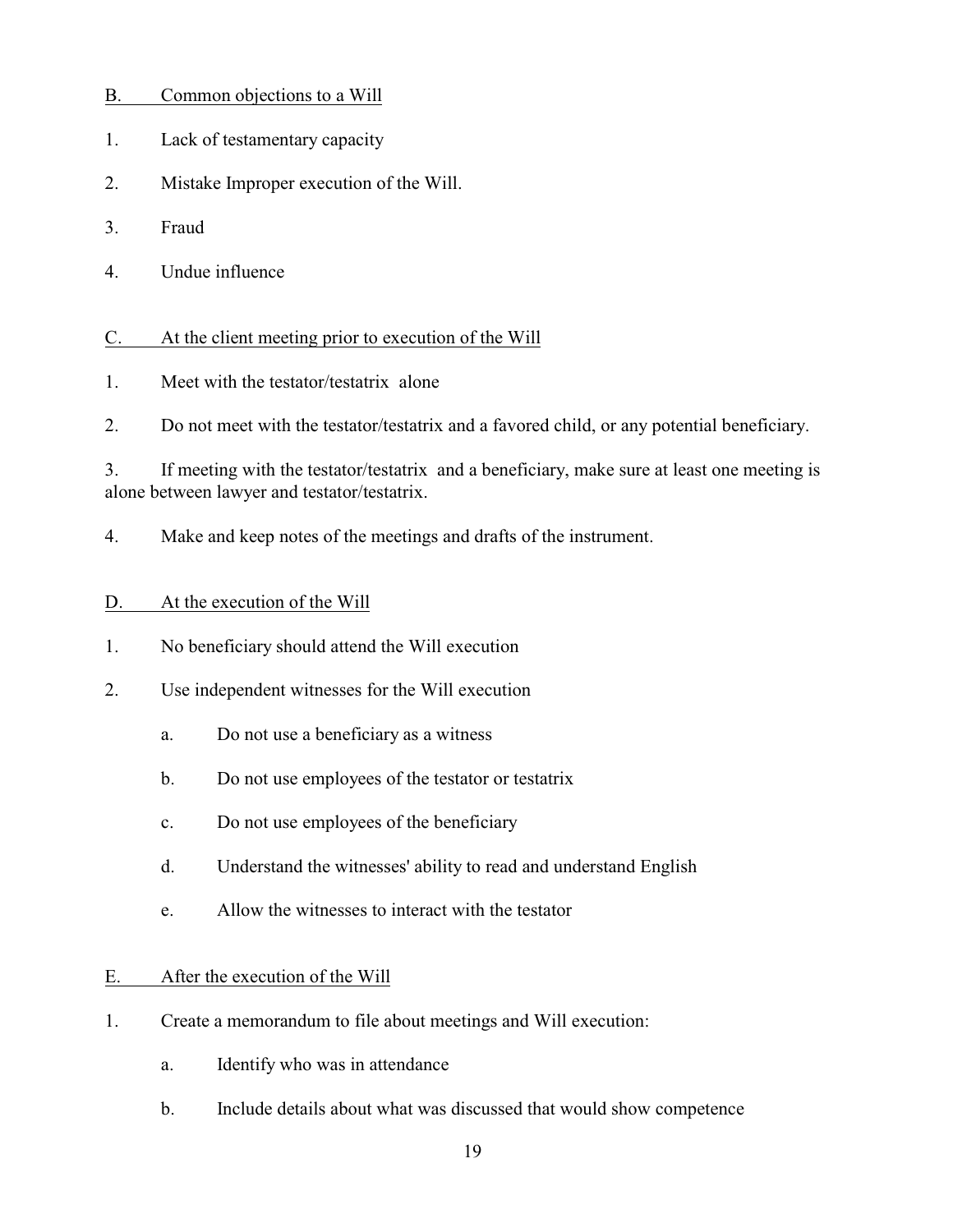c. Describe a discussion of family members by the testator/testatrix

d. Describe a discussion of major assets the testator/testatrix knows about

e. Describe a discussion of what the disposition of the estate is at least in general terms such as the percentage each beneficiary will receive and whether it is in trust or outright

f. Beware of terms such as "the family believes" instead of "testator believes"

g. Do not keep handwritten notes once you create the typed memorandum

# F. Time records: a trap for the unwary

1. Assume time records will be seen by the challenger to the Will

2. Take a little more time reviewing bills when a potential Will challenge exists to avoid time entries giving a challenger an opening

3. Avoid entry which states "teleconference with client" when the conversation was with a beneficiary who was attorney-in-fact and not with the testator/testatrix who was the actual client

# 4. Example:

a. Avoid: "Teleconference with beneficiary, draft will"

b. Better: "Teleconference with beneficiary about bills he has to pay for his mother as attorney-in-fact; drafted will"

# G. Beware of emails

1. Use the phone or communicate in person

2. Assume e-mails to your client and with your colleagues will be produced to the other side in a challenge

# H. Consider a revocable trust

1. To probate a Will, notice has to be given to beneficiaries and statutorily identified potential beneficiaries

2. For a revocable trust, no notice has to be given in most jurisdictions. If someone wants to challenge a revocable trust, he or she must institute a lawsuit.